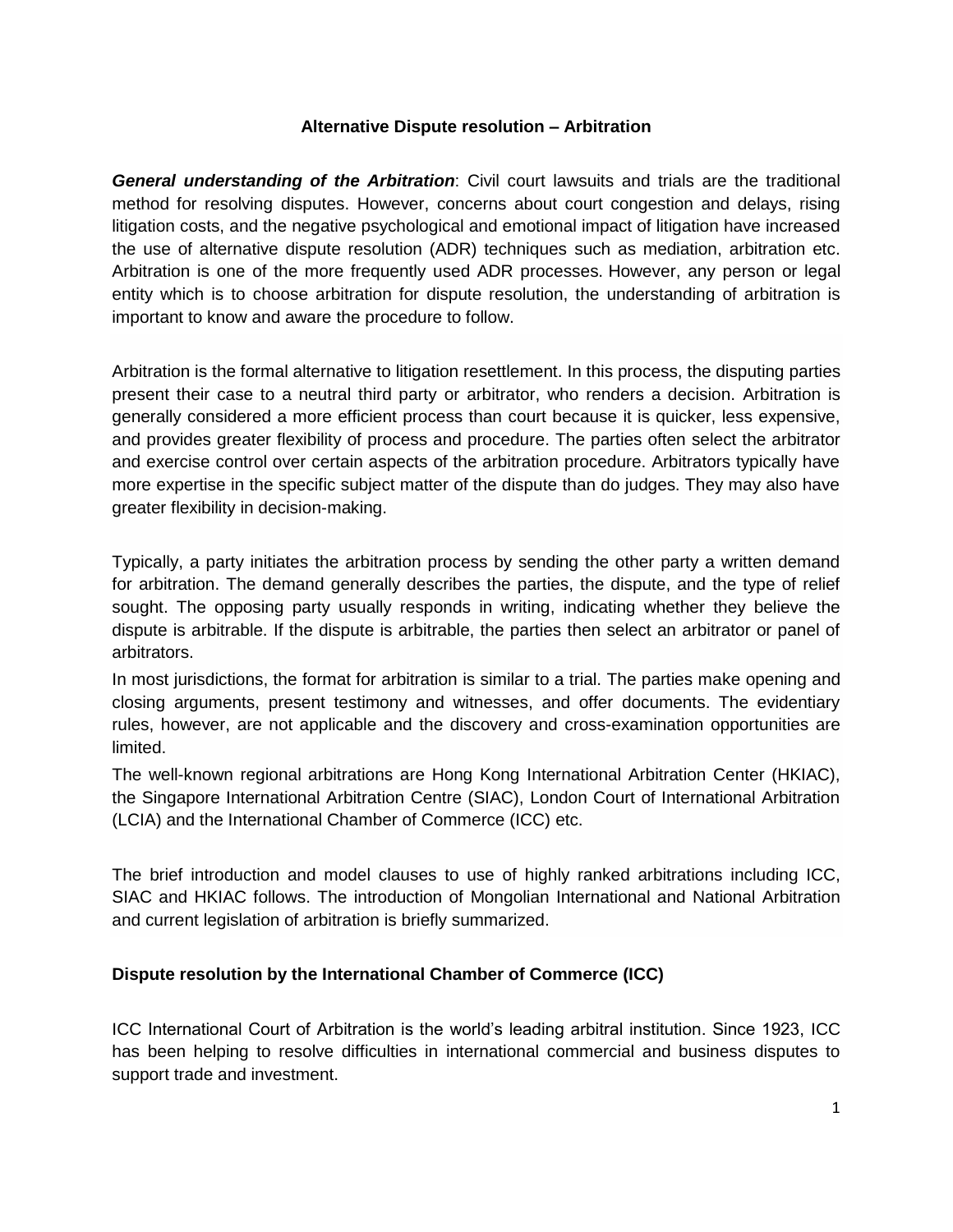ICC performs an essential role by providing individuals, businesses and governments alike with a variety of customizable services for every stage of their dispute.

Although ICC is called a court in name, they do not make formal judgments on disputed matters. Instead, they exercise judicial supervision of arbitration proceedings. Their responsibilities include:

- confirming, appointing and replacing arbitrators, as well as deciding on any challenges made against them;
- monitoring the arbitral process to make certain that it is performed properly and with the required speed and efficiency necessary;
- scrutinizing and approving all arbitral awards to reinforce quality and enforceability;
- $\bullet$  setting, managing and if necessary adjusting fees and advances; and
- overseeing emergency proceedings before the start of the arbitration.

# Standard ICC Arbitration Clause

*All disputes arising out of or in connection with the present contract shall be finally settled under the Rules of Arbitration of the International Chamber of Commerce by one or more arbitrators appointed in accordance with the said Rules.*

Parties are free to adapt the clause to their particular circumstances. For instance, they may wish to stipulate the number of arbitrators given that the ICC Arbitration Rules contain a presumption in favour of a sole arbitrator. Also, it may be desirable for them to stipulate the place and language of the arbitration and the law applicable to the merits. The ICC Arbitration Rules do not limit the parties' free choice of the place and language of the arbitration or the law governing the contract.

When adapting the clause, care must be taken to avoid any risk of ambiguity. Unclear wording in the clause will cause uncertainty and delay and can hinder or even compromise the dispute resolution process.

Parties should also take account of any factors that may affect the enforceability of the clause under applicable law. These include any mandatory requirements that may exist at the place of arbitration and the expected place or places of enforcement.

# ICC Arbitration without Emergency Arbitrator

If the parties wish to exclude any recourse to the Emergency Arbitrator Provisions, they must expressly opt out by adding the following wording to the clause above:

The Emergency Arbitrator Provisions shall not apply.

Expedited Arbitration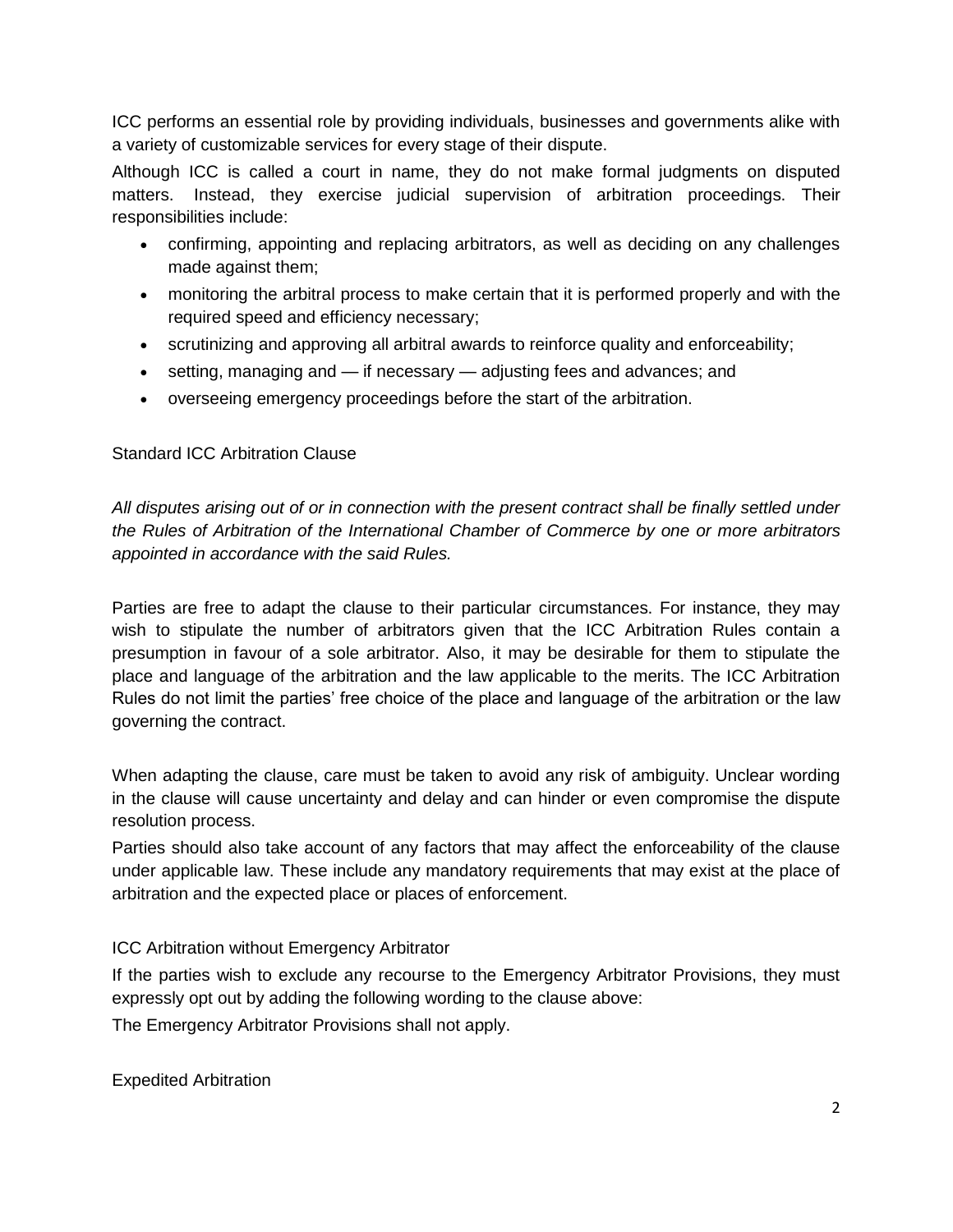The ICC Arbitration Rules provide for use of an expedited procedure in lower-value cases. If parties wish to exclude the application of the Expedited Procedure Provisions, they must expressly opt out by adding the following wording to the clause above:

The Expedited Procedure Provisions shall not apply.

Parties wishing to avail themselves of the expedited procedure in higher-value cases should expressly opt in by adding the following wording to the clause above:

The parties agree, pursuant to Article 30(2)(b) of the Rules of Arbitration of the International Chamber of Commerce, that the Expedited Procedure Rules shall apply irrespective of the amount in dispute.

If parties wish the ceiling for the application of the Expedited Procedure Rules to be higher than that specified in those Rules, the following wording should be added to the clause above:

The parties agree, pursuant to Article 30(2)(b) of the Rules of Arbitration of the International Chamber of Commerce, that the Expedited Procedure Rules shall apply, provided the amount in dispute does not exceed US\$ [specify amount] at the time of the communication referred to in Article 1(3) of the Expedited Procedure Rules.

## Multi-tiered Clauses

ICC Arbitration may be used as the forum for final determination of a dispute following an attempt at settlement by other means such as mediation. Parties wishing to include in their contracts a tiered dispute resolution clause combining ICC Arbitration with ICC Mediation should refer to the standard clauses relating to the ICC Mediation Rules.

Other combinations of services are also possible. For instance, arbitration may be used as a fallback to expertise or dispute boards. Also, parties who resort to ICC Arbitration may wish to provide for recourse to the ICC International Centre for ADR for the proposal of an expert if an expert opinion is required in the course of the arbitration.

## Other recommendations

The parties may also wish to stipulate in the arbitration clause:

- $\bullet$  the law governing the contract;
- the number of arbitrators;
- the place of arbitration; and/or
- the language of the arbitration.

The standard clause can be modified in order to take account of the requirements of national laws and any other special requirements that the parties may have. In particular, parties should always check for any mandatory arbitration. For example, it is prudent for parties wishing to have an ICC Arbitration in Mainland China or in Russia to include in their arbitration clause an explicit reference to the ICC International Court of Arbitration.

The following language is suggested for this purpose: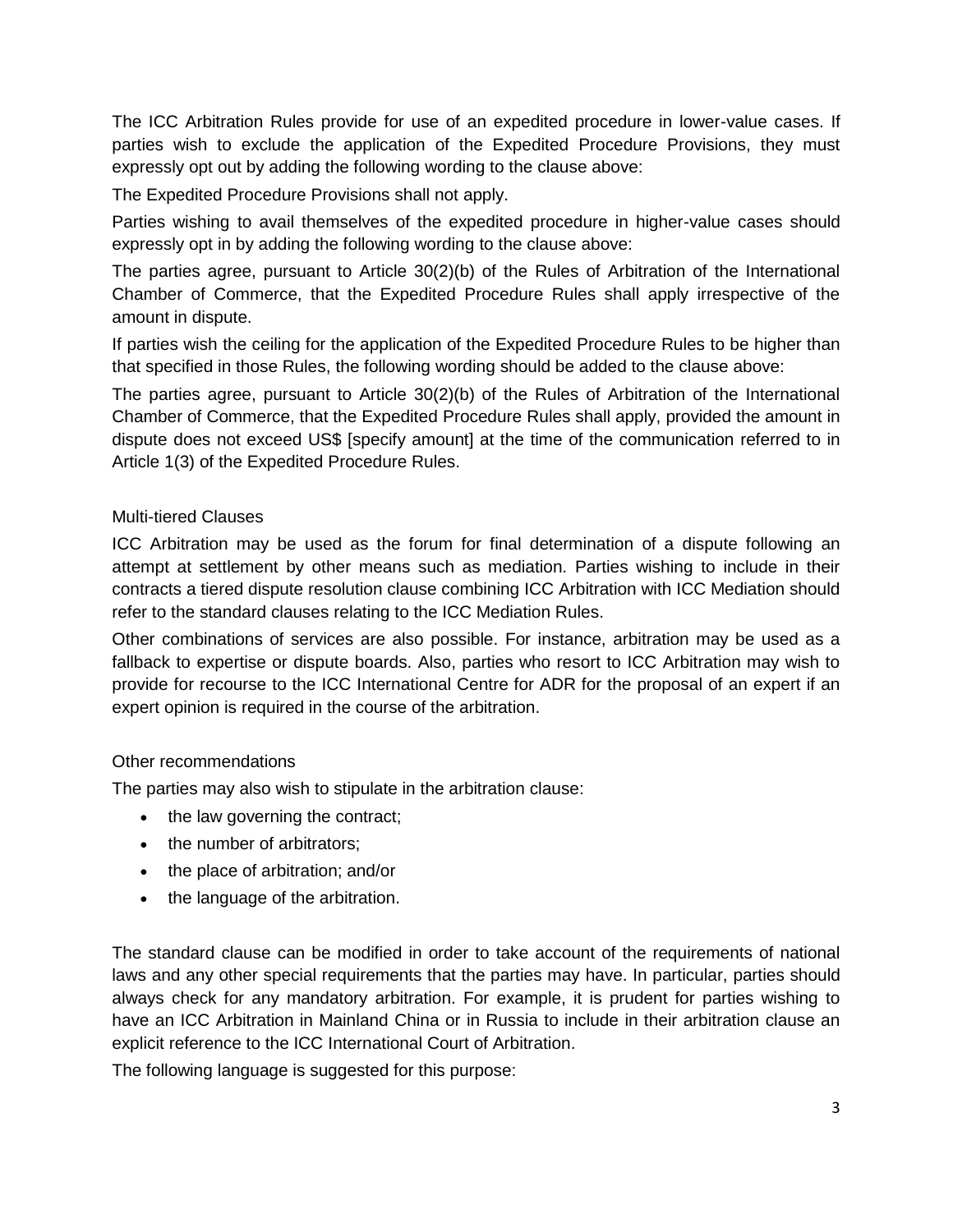"All disputes arising out of or in connection with the present contract shall be submitted to the *International Court of Arbitration of the International Chamber of Commerce and shall be finally settled under the Rules of Arbitration of the International Chamber of Commerce by one or more arbitrators appointed in accordance with the said Rules."*

Make special arrangements where the contract or transaction involves more than two parties.

English and French are the Court's official working languages of ICC. However, they can administer cases in any language and communicate in all major languages, including Arabic, Chinese, German, Italian, Portuguese, Russian and Spanish.

# **Dispute resolution by the Singapore International Arbitration Centre (SIAC)**

Since commencing operations in 1991 as an independent, not-for-profit organization, SIAC has established a track record for providing best in class arbitration services to the global business community. SIAC arbitration awards have been enforced in many jurisdictions including Australia, China, Hong Kong SAR, India, Indonesia, Jordan, Thailand, UK, USA and Vietnam, amongst other New York Convention signatories. SIAC is a global arbitral institution providing cost-competitive and efficient case management services to parties from all over the world.

In May 2018, the prestigious Queen Mary University of London and White & Case International Arbitration Survey (QMUL Survey) ranked SIAC as the 3rd most preferred arbitral institution in the world, making SIAC the most preferred arbitral institution based in Asia.

What Singapore Has to Offer on ADR:

• An independent neutral third-country venue consistently ranked 7th for the least corrupt public sector in the world in the Corruption Perceptions Index 2016. Singapore is also consistently ranked no. 1 for the least corrupt public sector in Asia in the [Corruption Perceptions Index.](http://www.transparency.org/news/feature/corruption_perceptions_index_2016) • A strong multicultural society, with excellent legal and technological expertise as well as language fluency.

• A central location in Southeast Asia with 6,600 scheduled flights a week to 320 cities.

• An open economy and business environment that is host to over 7,000 multinational firms.

• The [UNCITRAL Model Law](http://www.uncitral.org/pdf/english/texts/arbitration/ml-arb/07-86998_Ebook.pdf) is the cornerstone of [Singapore's legislation on international](http://siac.org.sg/images/stories/articles/rules/Singapore_IAA_with_2012_Amendments.pdf)  [commercial arbitration](http://siac.org.sg/images/stories/articles/rules/Singapore_IAA_with_2012_Amendments.pdf) which is regularly updated to incorporate internationally accepted codes and rules for arbitration.

• A party to the [1958 New York Convention](http://www.uncitral.org/uncitral/en/uncitral_texts/arbitration/NYConvention.html) (on enforcement of arbitration awards). Singapore arbitration awards are enforceable in over 150 countries worldwide.

• A strong tradition of the rule of law, supported by a highly skilled judiciary that receives top rankings in international surveys.

• The courts offer maximum judicial support of arbitration and minimum intervention granting parties full and consistent support in the conduct of international arbitration.

• Parties have a freedom of choice of counsel in arbitration proceedings regardless of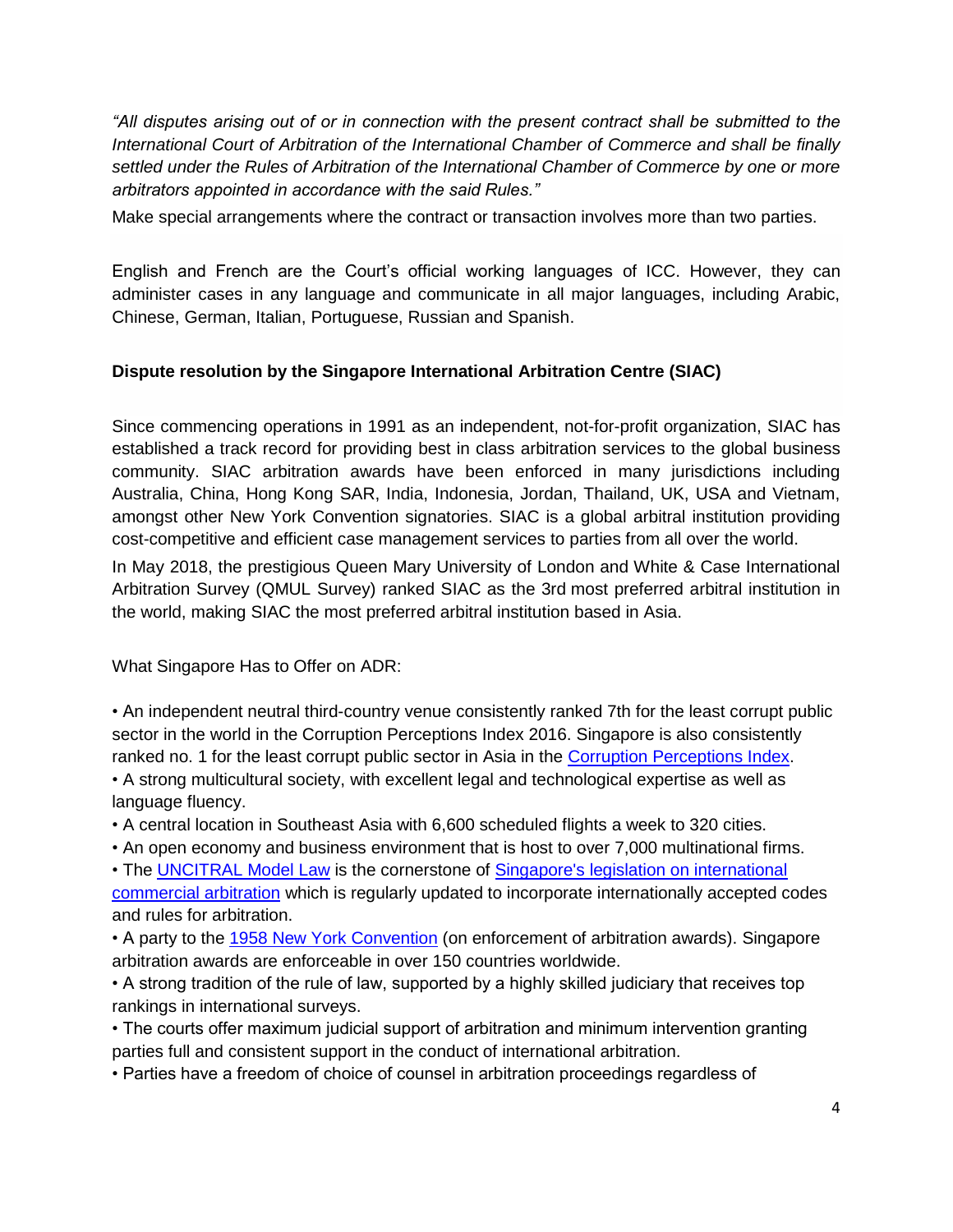geographical origin.

• There is no restriction on foreign law firms engaging in and advising on arbitration in Singapore.

• Non–residents do not require work permits to carry out arbitration services in Singapore.

• There are excellent facilities and services to support the conduct of arbitration at Maxwell [Chambers,](http://www.maxwell-chambers.com/) Asia's first fully-integrated dispute resolution complex with state-of-the-art hearing facilities.

• Lower costs than in almost any other major center of arbitration.

• Third party funding allowed in the field of international arbitration and related proceedings.

## SIAC Model Clause

*Any dispute arising out of or in connection with this contract, including any question regarding its existence, validity or termination, shall be referred to and finally resolved by arbitration administered by the Singapore International Arbitration Centre ("SIAC") in accordance with the Arbitration Rules of the Singapore International Arbitration Centre ("SIAC Rules") for the time being in force, which rules are deemed to be incorporated by reference in this clause.*

*The seat of the arbitration shall be [Singapore].*

*The Tribunal shall consist of \_\_\_\_\_\_\_\_\_\_\_\_\_\_\_\_\_arbitrator(s).*

*The language of the arbitration shall be \_\_\_\_\_\_\_\_\_\_\_\_\_\_\_\_. This contract is governed by the laws of \_\_\_\_\_\_\_\_\_\_\_\_\_\_\_\_\_.*

## UNCITRAL Model Clause

For parties adopting the UNCITRAL Arbitration Rules, we recommend that they adopt the following:

*Any dispute, controversy or claim arising out of or relating to this contract, or the breach, termination or invalidity thereof, shall be settled by arbitration in Singapore in accordance with the UNCITRAL Arbitration Rules for the time being in force.*

*The arbitration shall be administered by Singapore International Arbitration Centre ("SIAC") in accordance with its Practice Note on UNCITRAL cases.*

*The appointing authority shall be the President or Vice-President of SIAC Court of Arbitration.*

*The number of arbitrators shall be \_\_\_\_\_\_\_\_\_\_\_\_\_\_\_\_\_. (Should be odd number of 1 or 3)*

*The language to be used in the arbitral proceedings shall be*  $\qquad \qquad$ *.*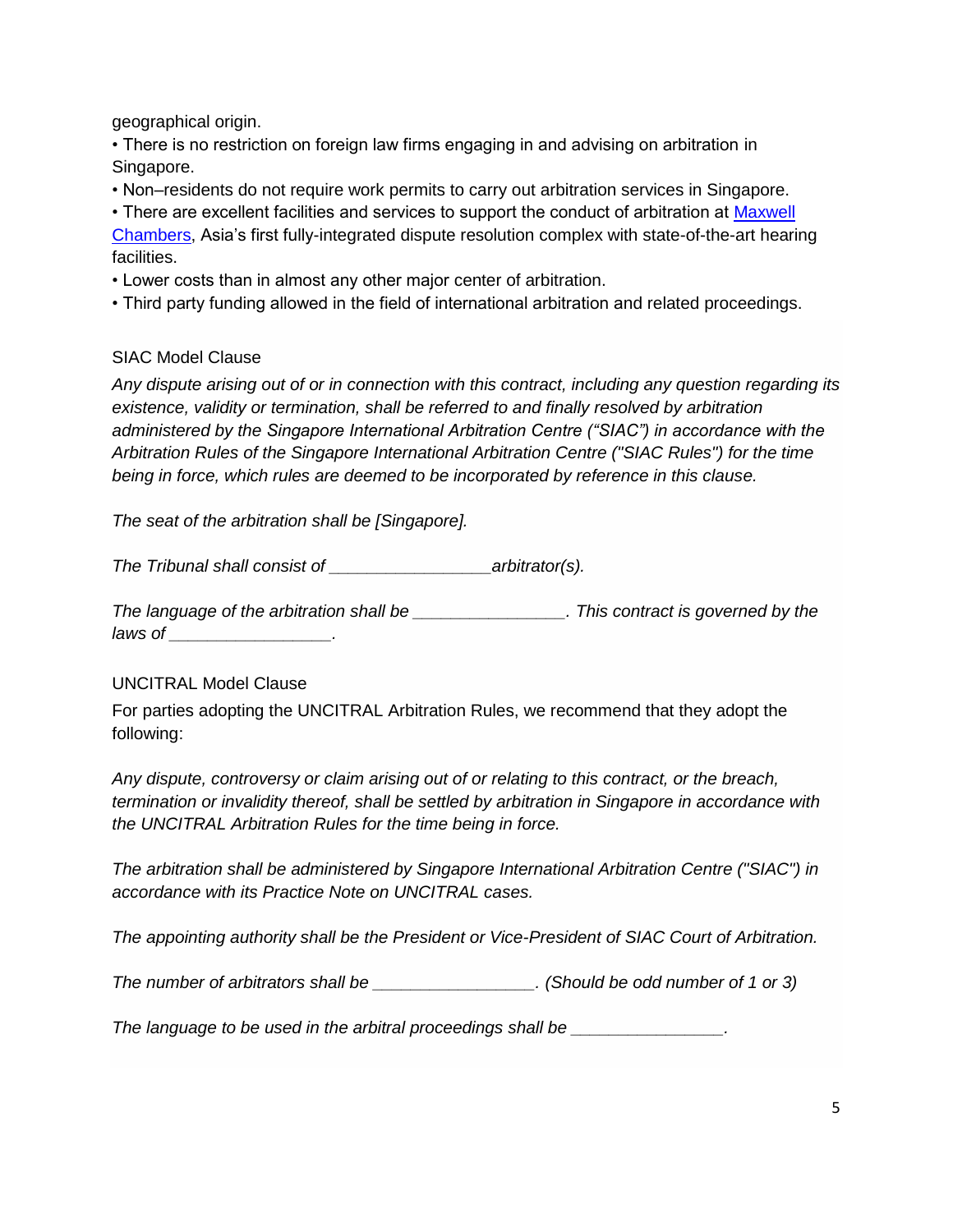Expedited procedure model clause

In drawing up international contracts, we recommend that parties include the following arbitration clause:

*Any dispute arising out of or in connection with this contract, including any question regarding its existence, validity or termination, shall be referred to and finally resolved by arbitration administered by the Singapore International Arbitration Centre ("SIAC") in accordance with the Arbitration Rules of the Singapore International Arbitration Centre ("SIAC Rules") for the time being in force, which rules are deemed to be incorporated by reference in this clause.*

*The parties agree that any arbitration commenced pursuant to this clause shall be conducted in accordance with the Expedited Procedure set out in Rule 5.2 of the SIAC Rules.*

*The seat of the arbitration shall be [Singapore]. The Tribunal shall consist of one arbitrator.*

*The language of the arbitration shall be \_\_\_\_\_\_\_\_\_\_\_\_\_\_\_\_.*

Parties who have an arbitration agreement may wish to refer their dispute to mediation, either before they commence arbitration or in the course of the arbitration.

"Arb-Med-Arb" is a process whereby a dispute is first referred to arbitration before mediation is attempted. If parties are able to settle their dispute through mediation, their mediated settlement may be recorded by the Tribunal in the form of a consent award. The consent award is generally accepted as an arbitral award, and, subject to any local legislation and/or requirements, is generally enforceable in more than 150 countries under the New York Convention. If parties are unable to settle their dispute through mediation, they may continue with the arbitration proceedings.

Under the [SIAC-SIMC\(Singaporean International Mediation Center\)](http://www.siac.org.sg/model-clauses/the-singapore-arb-med-arb-clause) Arb-Med-Arb Protocol, the arbitrator(s) and the mediator(s) will be separately and independently appointed by SIAC and SIMC respectively, under the applicable arbitration rules and mediation rules of each institution. Unless the parties otherwise agree, the arbitrator(s) and the mediator(s) will generally be different persons.

#### Singapore Arb-Med-Arb Model Clause

*Any dispute arising out of or in connection with this contract, including any question regarding its existence, validity or termination, shall be referred to and finally resolved by arbitration administered by the Singapore International Arbitration Centre ("SIAC") in accordance with the Arbitration Rules of the Singapore International Arbitration Centre ("SIAC Rules") for the time being in force, which rules are deemed to be incorporated by reference in this clause.*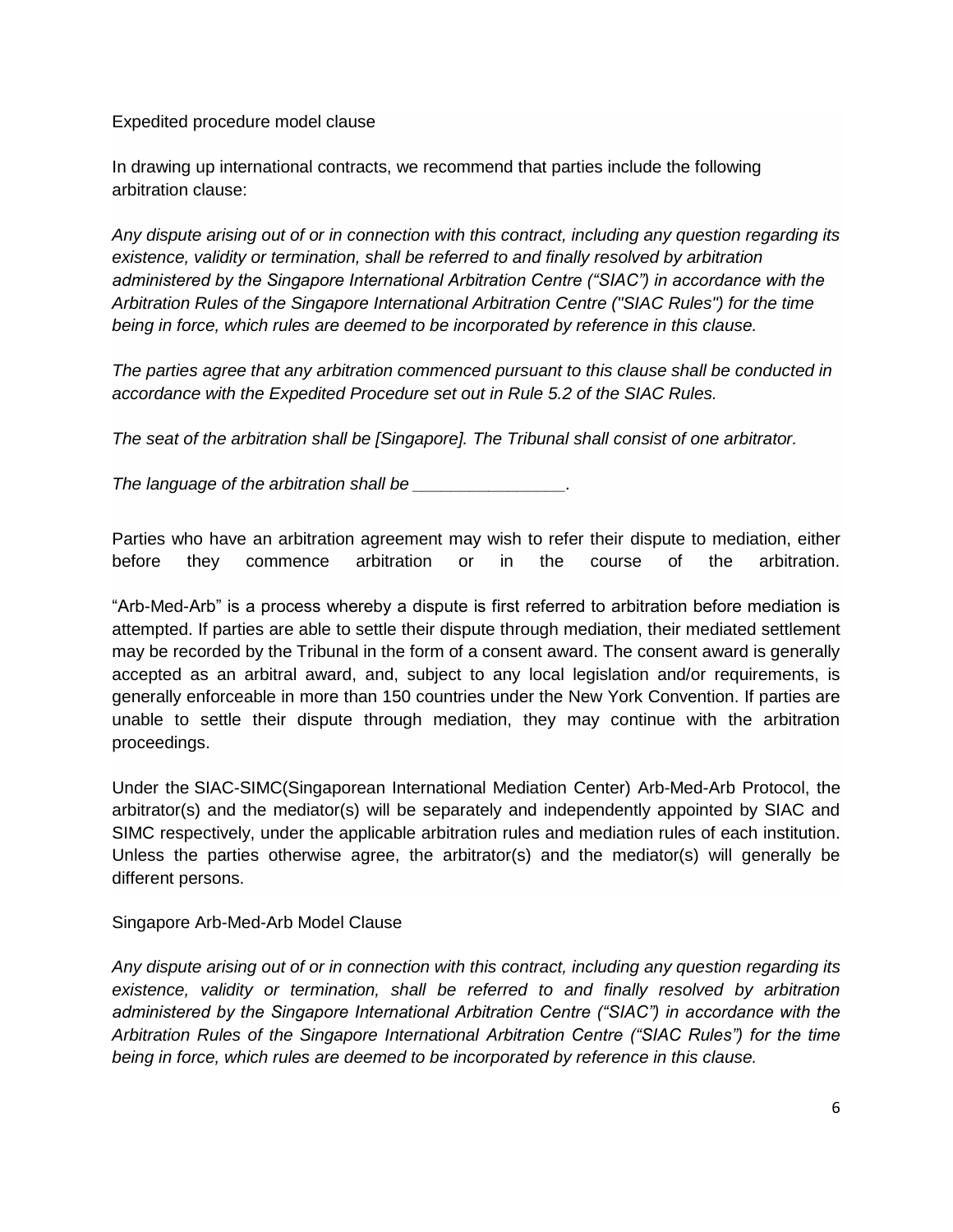*The seat of the arbitration shall be [Singapore].*

*The Tribunal shall consist of \_\_\_\_\_\_\_\_\_\_\_\_\_\_\_\_\_ arbitrator(s).*

*The language of the arbitration shall be \_\_\_\_\_\_\_\_\_\_\_\_\_\_\_\_.*

*The parties further agree that following the commencement of arbitration, they will attempt in good faith to resolve the Dispute through mediation at the Singapore International Mediation Centre ("SIMC"), in accordance with the SIAC-SIMC Arb-Med-Arb Protocol for the time being in*  force. Any settlement reached in the course of the mediation shall be referred to the arbitral *tribunal appointed by SIAC and may be made a consent award on agreed terms.*

# **Hong Kong International Arbitration Centre (HKIAC)**

Hong Kong is ranked among the top five seats of arbitration worldwide. HKIAC has founded in 1985, HKIAC is an independent and not-for-profit organization. HKIAC is a one-stop shop which handles arbitration, mediation, adjudication and domain name cases. HKIAC plays a leading role in developing innovative arbitration practices. Its practices have received numerous GAR (Global Arbitration review) awards and nominations for best innovation.

With offices in Hong Kong, Shanghai and Seoul, the Secretariat comprises individuals from diverse backgrounds, including nationals of Hong Kong, New Zealand, Morocco, mainland China, Singapore, Germany, Australia and Canada. Secretariat members are qualified in both civil and common law jurisdictions and speak 10 languages. A Secretariat member can be appointed as tribunal secretary under HKIAC's detailed guidelines on the use of tribunal secretaries.

HKIAC's 2013 Administered Arbitration Rules are the most modern and comprehensive set of rules on the market. The adoption of the Rules was nominated by GAR as one of the best developments of 2013.

Key features include:

- Structure for Payment of Arbitrator's Fees: HKIAC is the first institution to expressly provide parties with a choice between paying arbitrators based on hourly rates (capped at HK\$6,500/hour) or the amount in dispute. HKIAC has also introduced standard terms and conditions for all arbitrators appointed under the Rules.
- Complete Mechanisms for Complex Arbitrations: comprehensive provisions on joinder, consolidation and the ability to commence a single arbitration under multiple contracts allow HKIAC to deal effectively and cost efficiently with arbitrations involving multiple parties or multiple contracts.
- Availability of Emergency Arbitration: the Rules provide for emergency arbitrator procedures allowing parties to apply for enforceable urgent interim relief before the tribunal is constituted.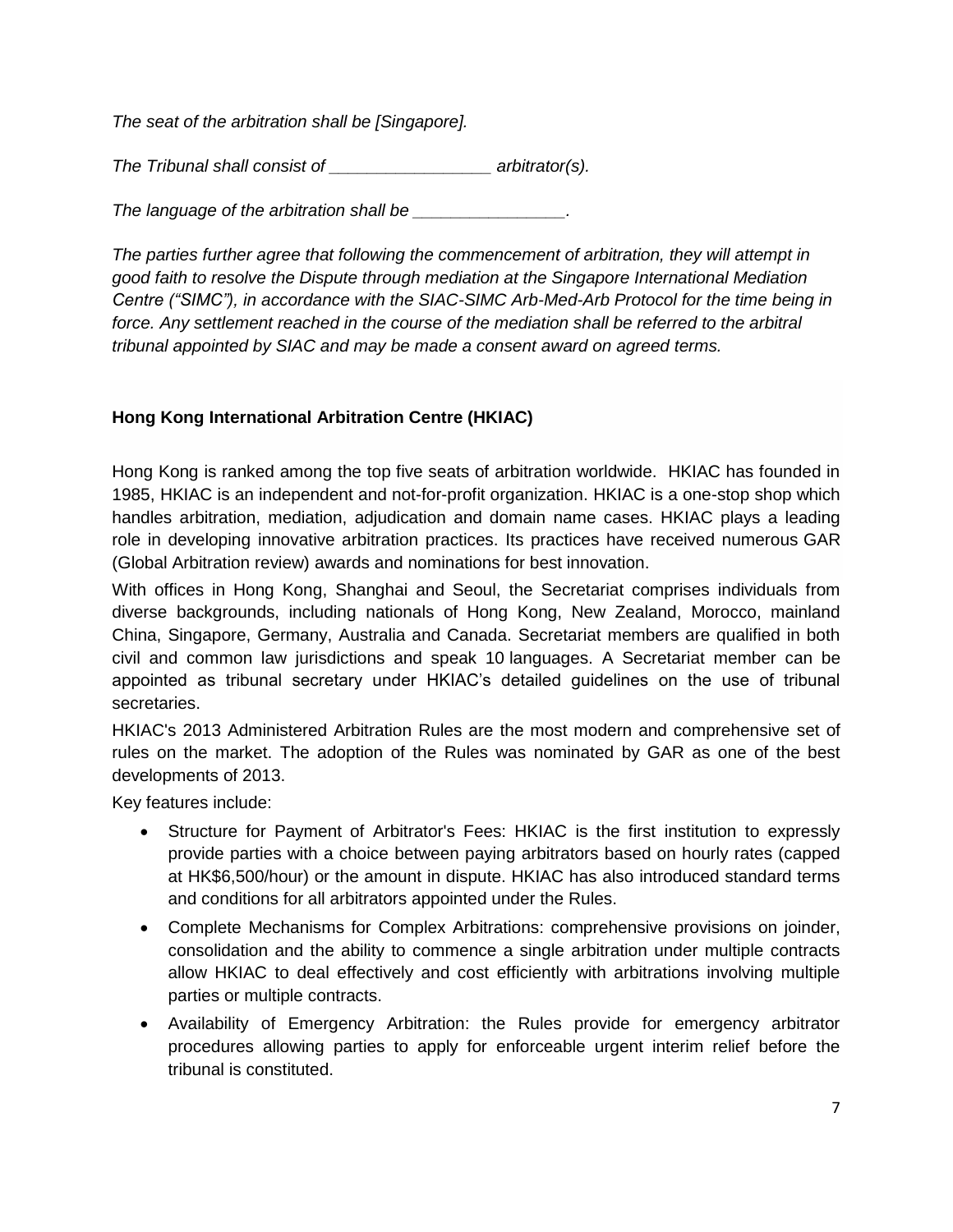Arbitrations under the Rules have a median duration of 12.43 months (mean: 14.63 months) and median arbitration costs of US\$40,671 (mean: US\$106,503). These numbers are reduced by roughly half in expedited proceedings under the Rules.

HKIAC is excellently placed to deal with disputes arising from all international transactions. It also enjoys a particular advantage in relation to disputes involving Chinese parties. Hong Kong's proximity to the mainland ensures that HKIAC benefits from an excellent knowledge of China, including its commercial, regulatory and legal environments. Cases can be dealt with in Chinese, English or on a bilingual basis.

HKIAC has the largest caseload involving Chinese parties among all international arbitral institutions.

HKIAC maintains a strong record of enforcement in China. Over the past seven years, the Chinese courts have only refused to enforce one HKIAC award.

Arbitration under the HKIAC Administered Arbitration Rules

Parties to a contract who wish to have any future disputes referred to arbitration under the HKIAC Administered Arbitration Rules may insert in the contract an arbitration clause in the following form:

*"Any dispute, controversy, difference or claim arising out of or relating to this contract, including the existence, validity, interpretation, performance, breach or termination thereof or any dispute regarding non-contractual obligations arising out of or relating to it shall be referred to and finally resolved by arbitration administered by the Hong Kong International Arbitration Centre (HKIAC) under the HKIAC Administered Arbitration Rules in force when the Notice of Arbitration is submitted.*

*The law of this arbitration clause shall be ... (Hong Kong law or can be optional).*

*The seat of arbitration shall be ... (Hong Kong).*

*The number of arbitrators shall be ... (one or three). The arbitration proceedings shall be conducted in ... (insert language or can be optional)."*

Parties to an existing dispute in which neither an arbitration clause nor a previous agreement with respect to arbitration exists, who wish to refer such dispute to arbitration under the HKIAC Administered Arbitration Rules, may agree to do so in the following terms:

*"We, the undersigned, agree to refer to arbitration administered by the Hong Kong International Arbitration Centre (HKIAC) under the HKIAC Administered Arbitration Rules any dispute, controversy, difference or claim (including any dispute regarding non-contractual obligations) arising out of or relating to:*

*(Brief description of contract under which disputes, controversies, differences or claims have arisen or may arise).*

*The law of this arbitration agreement shall be … (Hong Kong law or optional). The seat of arbitration shall be ... (Hong Kong).*

8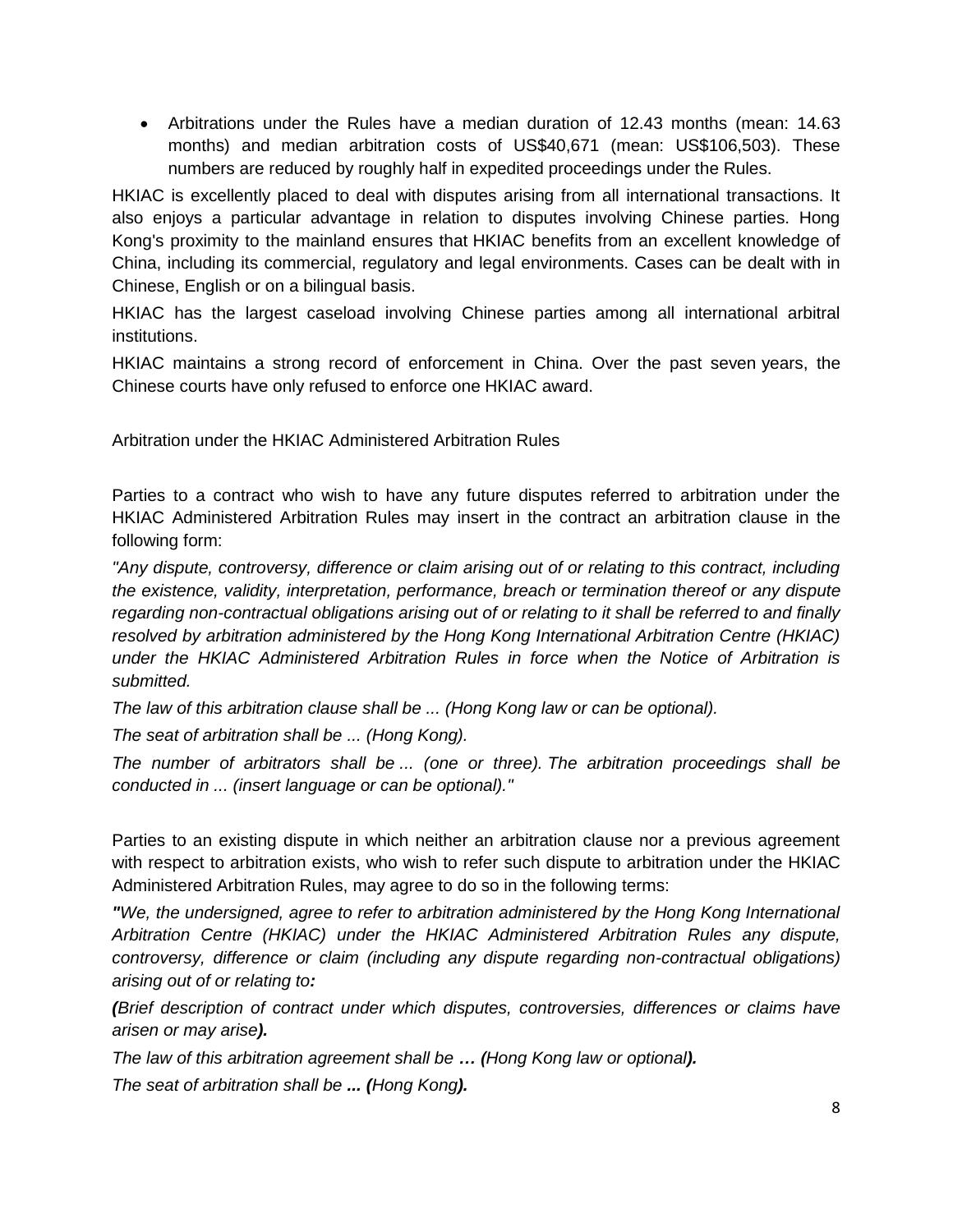*The number of arbitrators shall be ... (one or three). The arbitration proceedings shall be conducted in ... (insert language or optional)*

*Signed: \_\_\_\_\_\_\_\_\_ (Claimant)*

*Signed: \_\_\_\_\_\_\_\_\_ (Respondent)*

*Date: \_\_\_\_\_\_\_\_\_"*

Arbitration administered by HKIAC under the UNCITRAL Rules

Parties to a contract who wish to have any future disputes referred to arbitration administered by the HKIAC under the UNCITRAL Rules may insert in the contract an arbitration clause in the following form:

*"Any dispute, controversy, difference or claim arising out of or relating to this contract, including the existence, validity, interpretation, performance, breach or termination thereof or any dispute regarding non-contractual obligations arising out of or relating to it shall be referred to and finally resolved by arbitration administered by the Hong Kong International Arbitration Centre (HKIAC) under the UNCITRAL Arbitration Rules in force when the Notice of Arbitration is submitted, as modified by the HKIAC Procedures for the Administration of Arbitration under the UNCITRAL Arbitration Rules.*

*The law of this arbitration clause shall be ... (Hong Kong law or optional).*

*The place of arbitration shall be ... (Hong Kong).*

*The number of arbitrators shall be ... (one or three). The arbitration proceedings shall be conducted in ... (insert language or optional)."*

Ad hoc arbitration under the UNCITRAL Rules

Parties to a contract who wish to have any future disputes referred to arbitration under the UNCITRAL Rules may insert in the contract an arbitration clause in the following form:

*"Any dispute, controversy, difference or claim arising out of or relating to this contract, including the existence, validity, interpretation, performance, breach or termination thereof or any dispute regarding non-contractual obligations arising out of or relating to it shall be referred to and finally*  resolved by arbitration under the UNCITRAL Arbitration Rules in force when the Notice of *Arbitration is submitted.*

*The law of this arbitration clause shall be ... (Hong Kong law or optional).*

*The appointing authority shall be … (Hong Kong International Arbitration Centre).*

*The place of arbitration shall be ... (Hong Kong).*

*The number of arbitrators shall be ... (one or three). The arbitration proceedings shall be conducted in ... (insert language or optional)."* 

Domestic Arbitration under the HKIAC Domestic Arbitration Rules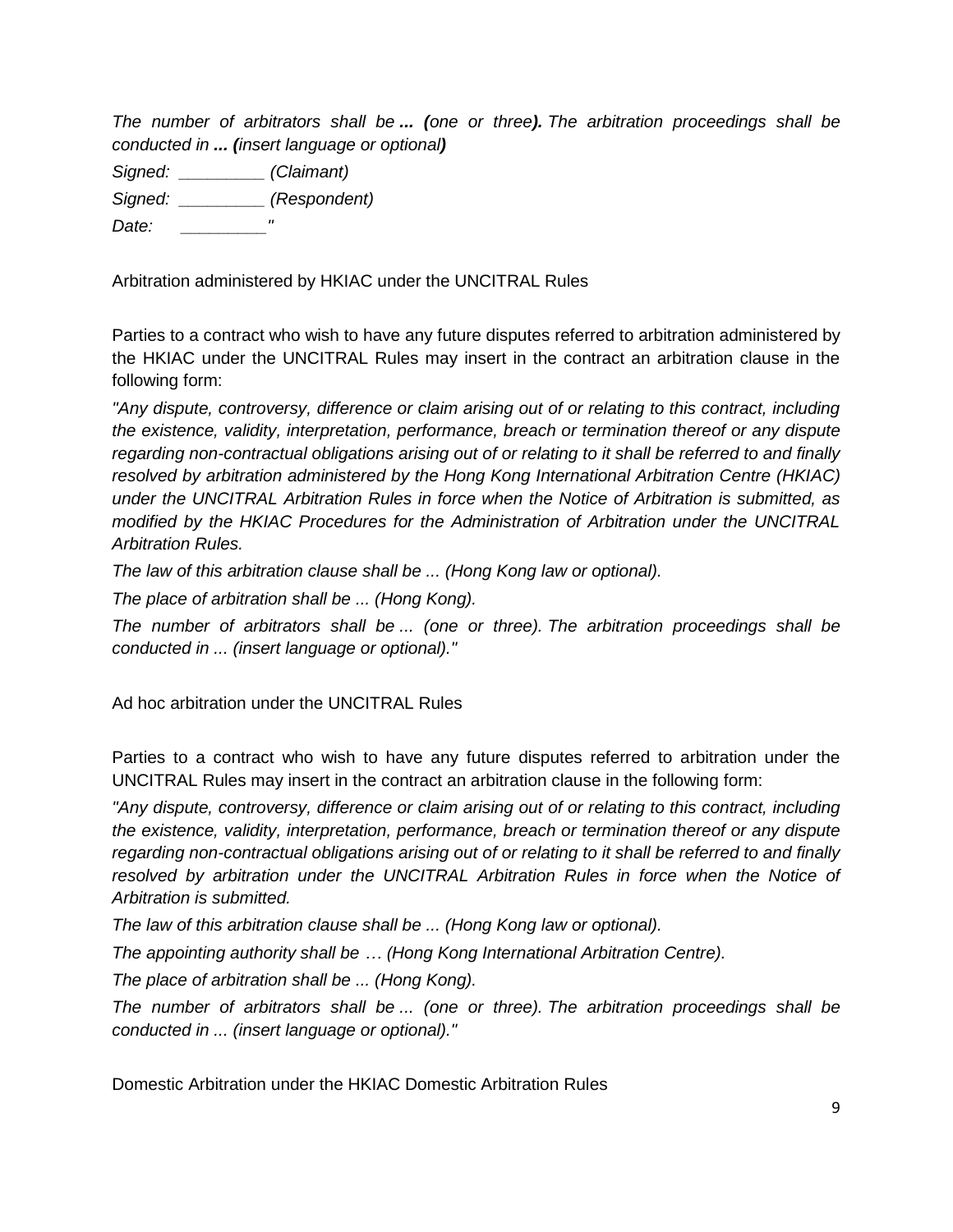Parties to a contract who wish to have any future disputes referred to arbitration under the Domestic Arbitration Rules of the HKIAC may insert in the contract an arbitration clause in the following form:

*"Any dispute, controversy, difference or claim arising out of or relating to this contract, including the existence, validity, interpretation, performance, breach or termination thereof or any dispute regarding non-contractual obligations arising out of or relating to it shall be referred to and finally resolved by arbitration pursuant to the HKIAC Domestic Arbitration Rules in force when the Notice of Arbitration is submitted.*

*The law of this arbitration clause shall be ... (Hong Kong law or optional). \**

*The seat of arbitration shall be ... (Hong Kong).*

*The number of arbitrators shall be ... (one or three). The arbitration proceedings shall be conducted in ... (insert language or optional)."* 

Parties to an existing dispute in which neither an arbitration clause nor a previous agreement with respect to arbitration exists, who wish to refer such dispute to arbitration under the HKIAC Domestic Arbitration Rules, may agree to do so in the following terms:

*"We, the undersigned, agree to refer to arbitration administered by the Hong Kong International Arbitration Centre (HKIAC) under the HKIAC Domestic Arbitration Rules any dispute, controversy, difference or claim (including any dispute regarding non-contractual obligations) arising out of or relating to:*

*(Brief description of contract under which disputes, controversies, differences or claims have arisen or may arise).*

*The law of this arbitration agreement shall be … (Hong Kong law or optional).*

*The seat of arbitration shall be ... (Hong Kong).*

*The number of arbitrators shall be ... (one or three). The arbitration proceedings shall be conducted in ... (insert language or optional).* 

*Signed: \_\_\_\_\_\_\_\_\_ (Claimant)*

*Signed: \_\_\_\_\_\_\_\_\_ (Respondent)*

*Date: \_\_\_\_\_\_\_\_\_"*

# **Mongolian International and National Arbitration (MINA)**

Mongolian International and National Arbitration attached to Mongolian National Chamber of Commerce and Industry has commenced its operation in 1960 and it is a permanent arbitration in Mongolia which recognized internationally. The arbitration has its branches in 21 aimags which are administrative unit under the law of Mongolia. Currently, local 51 arbitrators with qualification of the law, economics, finance and mining and 11 foreign arbitrators (from the Russian Federation, the People's Republic of China, Federal Republic of Germany, Japan, Hong Kong and Poland) are working at the Arbitration. You may have detailed information from <http://www.arbitr.mn/> which is available in English.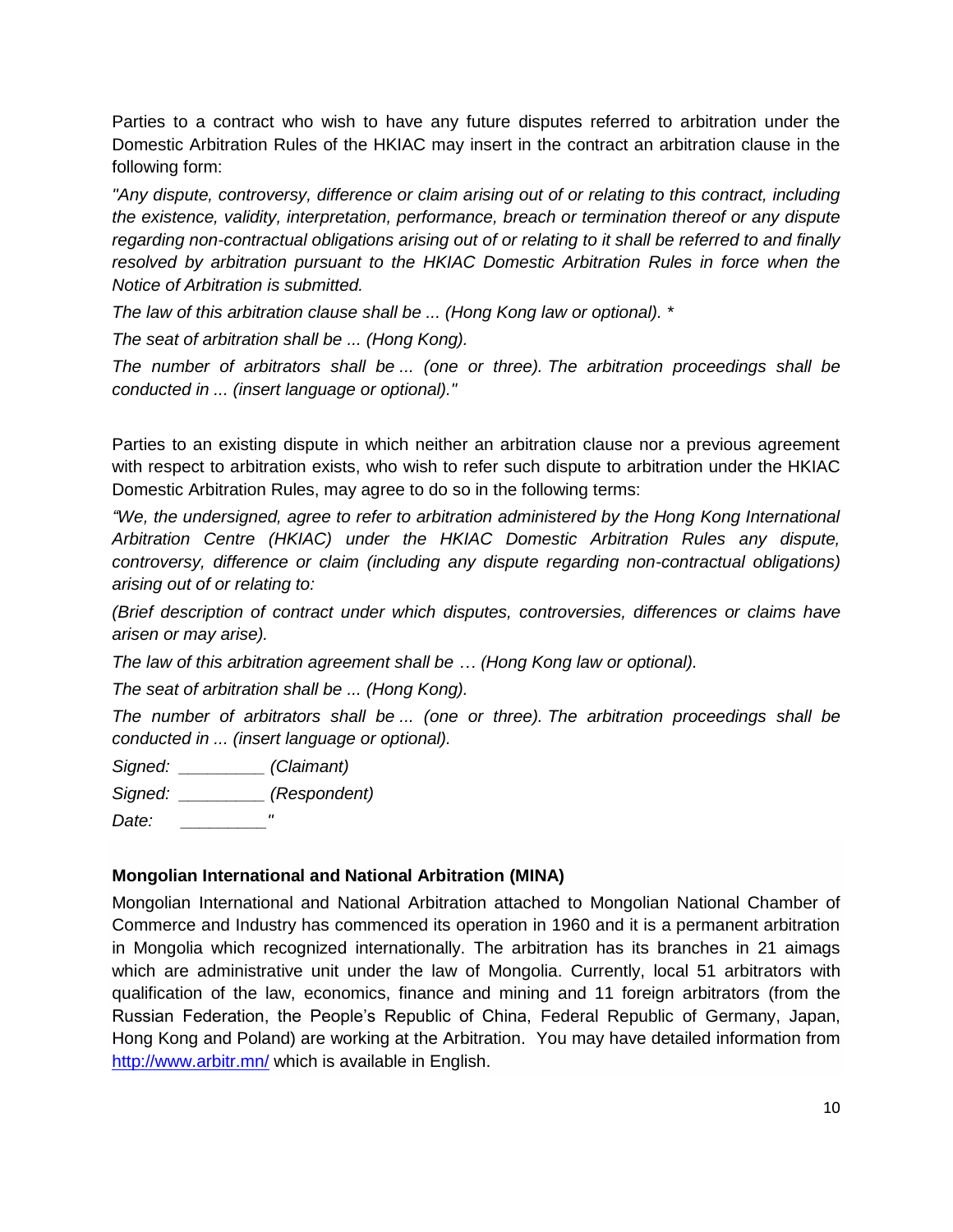## MINA Model clause

*All disputes arising out of or in connection with this contract or related to its violation, termination or nullity shall be finally settled in the Mongolian International and National Arbitration Center at the Mongolian National Chamber of Commerce and Industry in Mongolia under its Rules on Arbitration in Mongolia."*

The new Arbitration Law, together with consequential amendments to other laws, was then enacted at the Parliamentary session of 26 January 2017. After adoption of new law, 76 cases have been resettled by MINA.

According to statistics from MINA, 130 cases have been resettled by MINA from 2017 to 2018. The participants of the cases were 2 foreign individual, 7 foreign companies and 22 foreign invested companies. The remained or 99 domestic companies have been a party to the arbitration dispute.

For international dispute, 5 individual and legal entity from the Republic of China and 3 legal entities from Russia and 1 individual from the US have participated to the arbitration dispute.

What Mongolia Has to Offer on ADR:

- Mongolia is bordered by Russia to north and China to the south. This unique geographic location provides an opportunity to supply any products produced in Mongolia to two huge markets of the world. Since ancient times, Mongolia has been a transit trade route. Today, it still remains as an open and safe transit route.
- Mongolia achieved tangible results in trade liberalization. Mongolia's accession to the World Trade Organization (WTO) in January 1997 highlights its relative success in pursuing economic reforms and developing a new trade regime in line with international trading principles. It's allowed Mongolia to become a part of global trade regime, access full information on WTO member countries, benefit from human resource development in trade field, etc.
- On 1 July 2014, the Parliament of Mongolia adopted the *Law of Mongolia on Glass Account* ("**Account Law**") in an attempt to ensure the efficient and proper use of state and local government funds, the transparency of decisions and actions concerning budget management and public overview of the same for fighting with or reducing the corruption in public sector. The Glass Account Law entered into force on 1 January 2015.
- Mongolia has had a favorable approach to signing international bilateral and multilateral agreements. To-date it has signed [Investment Protection and Promotion Agreements](http://investmentpolicyhub.unctad.org/IIA/CountryBits/139#iiaInnerMenu)  [with 43 countries.](http://investmentpolicyhub.unctad.org/IIA/CountryBits/139#iiaInnerMenu)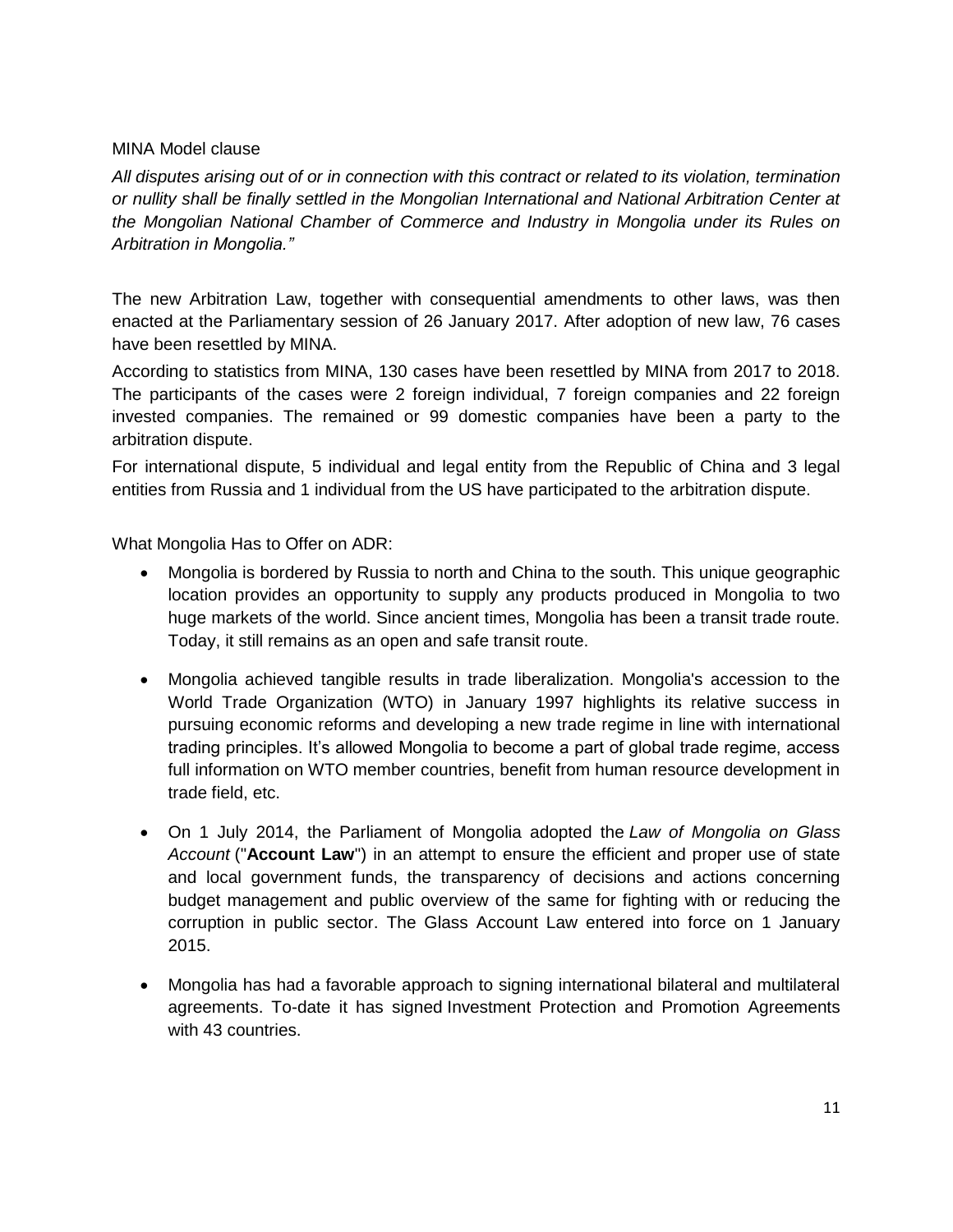- Mongolia respectively signed "Agreement on Avoidance of Double Taxation" with 26 countries.
- A party to the [1958 New York Convention](http://www.uncitral.org/uncitral/en/uncitral_texts/arbitration/NYConvention.html) (on enforcement of arbitration awards). Singapore arbitration awards are enforceable in over 150 countries worldwide.

## **Brief summary of the Arbitration law of Mongolia**

The Law on Arbitration, 2003, was amended several times and revoked by adoption of the revised Arbitration Law in 2017. The newly revised Arbitration law consists of 9 chapters and 52 articles bringing in several changes and introducing new provisions which are in line with the 1985 UNCITRAL Model Law on International Commercial Arbitration ("UNCITRAL Model Law"). Now, the arbitral tribunal holds more power which offers more effective enforcement through provisions of temporary measures and preliminary orders.

## **Amended provisions**

The purpose of the revised law is to regulate relations pertaining to arbitration of legal disputes in accordance with international best practice. The law distinguishes disputes to be settled in arbitration from disputes at courts. While the law applies to all arbitration proceedings in Mongolia, the Articles 10, 11, 27, 28, 29, 39, 48, 49 apply to arbitration held outside of Mongolia or when arbitral jurisdiction is not clear.

Judicial intervention in arbitration is limited. Courts shall involve in the following situations:

- before and during arbitral proceedings to enforce the arbitration award;
- when parties do not agree on the procedures to appoint an arbitrator;
- when one party fails to appoint an arbitrator;
- when parties or two arbitrators do not agree on the procedures to appoint the third arbitrator;
- when the arbitral institution or authorized person to appoint an arbitrator fail to do so.

The law clarifies the form of arbitration agreement in accordance with the UNCITRAL Model Law since in the previous law, it was provided for that arbitration agreements had to be done only in writing form yet it did not explain what should have been considered to be in writing. Now, it is stated that an arbitration agreement is in writing if its content is recorded in any form, whether or not the arbitration agreement has been concluded orally, by conduct, or by other means.

The one revision that is worth mentioning is the clarification on interim measures and preliminary orders. Unless otherwise agreed by the parties, the arbitral tribunal may, at the request of a party, grant interim measures. In this part, besides what an interim measure is, what conditions for granting interim measures are and what procedures to be followed are broadly described and all related terms are formulated. In addition, arbitral tribunal may grant preliminary orders directing a party not to frustrate the purpose of the interim measure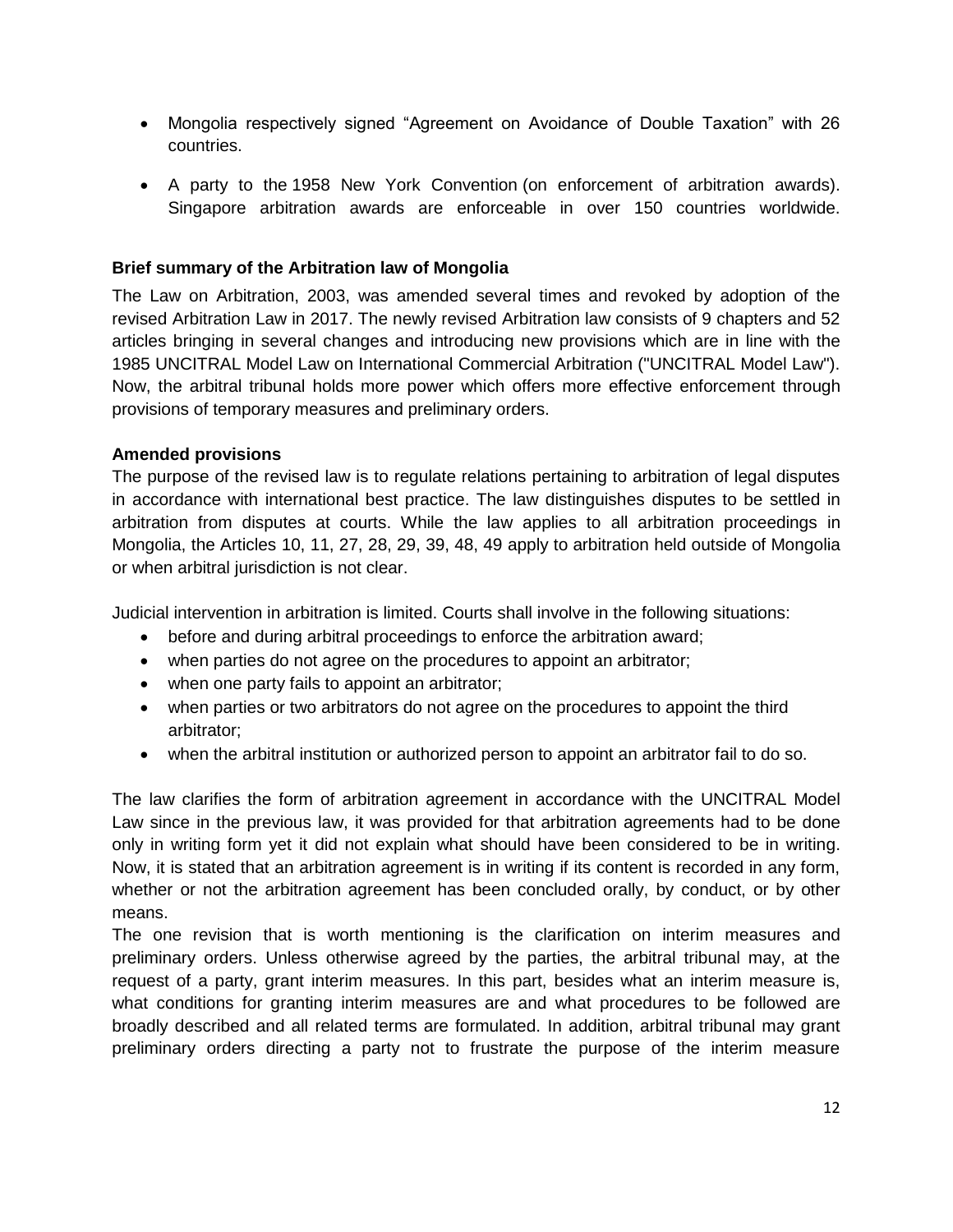requested if a party requests so. The new law also sheds light on the conditions for granting preliminary orders and specific regime for preliminary orders.

In the previous law, the costs of arbitration was decided solely by the arbitral tribunal, the revised law includes a condition that "unless otherwise agreed by the parties" which restricts the power of the arbitral tribunal and parties have a saying in cost determination and it also describes what costs are included in costs of arbitration.

The grounds for refusal of an arbitral award consist of a party's proof of incapacity of a party, invalidity of the arbitration agreement, not receiving proper notice of the appointment of an arbitrator or of the arbitral proceedings, award decisions on matters beyond the scope of the submission to arbitration, and improper constitution of the arbitral tribunal, and of a court's finding that the subject-matter of the dispute is to be settled by court under the state law or the recognition or enforcement of the award would be contrary to the state public policy.

Furthermore, an arbitral award, irrespective of the country in which it was made, shall be recognized as binding in Mongolia and, upon application in writing to the competent court, shall be enforced subject to grounds for refusal under the UNCITRAL Model Law. Court decisions on such applications are not subject to appeal.

### **New provisions**

Arbitration is defined as "arbitral proceedings conducted by institutional or ad hoc arbitration to resolve disputes". Furthermore, the definitions of domestic and international arbitration were added showing a clear distinction between them.

Arbitration in Mongolia will be divided into 2 types: institutional and ad hoc arbitration and institutional arbitration may be established by only the Mongolian National Chamber of Commerce and Industry, Ulaanbaatar Chamber of Commerce, Customer and Trade Unions and other professional associations.

While the previous law stated that anyone could be appointed as an arbitrator except for listed professions, the new one removed the list and includes qualifications that a potential arbitrator ought to possess. Furthermore, an arbitrator must disclose any circumstances likely to give rise to justifiable doubts as to his impartiality or independence from the time of his appointment and throughout the arbitral proceedings since these doubts can be reasons for an arbitrator to be challenged besides the reason of not possessing qualifications agreed to by the parties and related laws.

The other important addition is that the arbitral tribunal may rule on its own jurisdiction and the existence or validity of the arbitration agreement. An arbitration clause which forms part of a contract shall be treated as an agreement independent of the other terms of the contract; thus, a decision by the arbitral tribunal that the contract is null and void shall not entail *ipso jure* the invalidity of the arbitration clause.

The law also introduces provisions on the validity of arbitration agreements and arbitration proceedings when a disputing party is in process of bankruptcy.